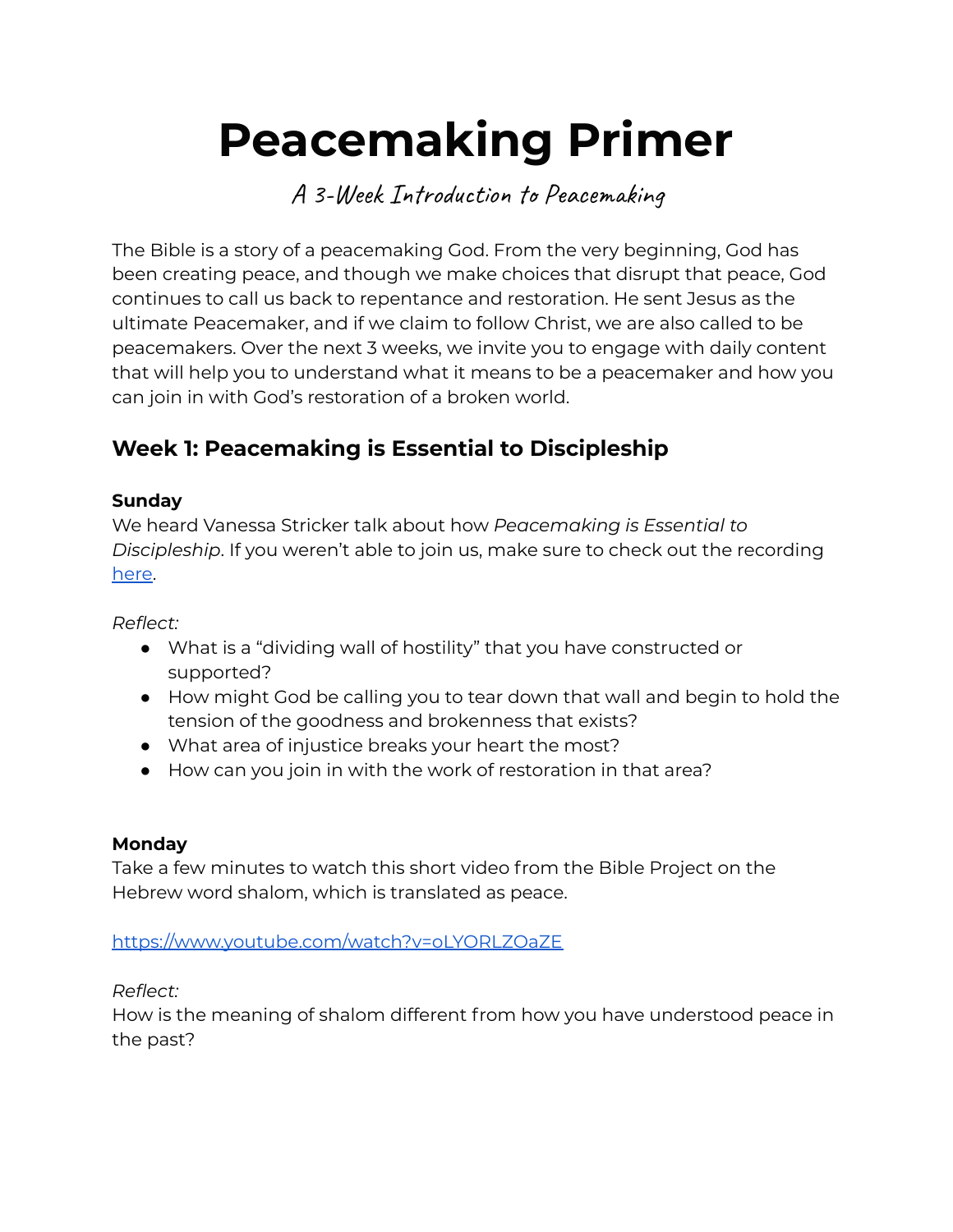#### **Tuesday**

Read Ephesians 2:11-22

**<sup>11</sup>** Therefore, remember that formerly you who are Gentiles by birth and called "uncircumcised" by those who call themselves "the circumcision" (which is done in the body by human hands)— **<sup>12</sup>** remember that at that time you were separate from Christ, excluded from citizenship in Israel and foreigners to the covenants of the promise, without hope and without God in the world. **<sup>13</sup>** But now in Christ Jesus you who once were far away have been brought near by the blood of Christ.

**<sup>14</sup>** For he himself is our peace, who has made the two groups one and has destroyed the barrier, the dividing wall of hostility, **<sup>15</sup>** by setting aside in his flesh the law with its commands and regulations. His purpose was to create in himself one new humanity out of the two, thus making peace, **<sup>16</sup>** and in one body to reconcile both of them to God through the cross, by which he put to death their hostility. **<sup>17</sup>** He came and preached peace to you who were far away and peace to those who were near. **<sup>18</sup>** For through him we both have access to the Father by one Spirit.

**<sup>19</sup>** Consequently, you are no longer foreigners and strangers, but fellow citizens with God's people and also members of his household, **<sup>20</sup>** built on the foundation of the apostles and prophets, with Christ Jesus himself as the chief cornerstone. **21** In him the whole building is joined together and rises to become a holy temple in the Lord. **<sup>22</sup>** And in him you too are being built together to become a dwelling in which God lives by his Spirit.

#### *Reflect:*

Sometimes we focus more on the part of the gospel that talks about an individual being reconciled to God. How does it change your understanding of the gospel and following Jesus when you consider that Jesus' life and death was also about creating a new, reconciled humanity?

#### **Wednesday**

Read this excerpt from John Stott's commentary on Ephesians 2...

"It is simply impossible, with any shred of Christian integrity, to go on proclaiming that Jesus by his cross has abolished the old divisions and created a single new humanity of love, while at the same time we are contradicting our message by tolerating racial or social or other barriers within our church fellowship. I am not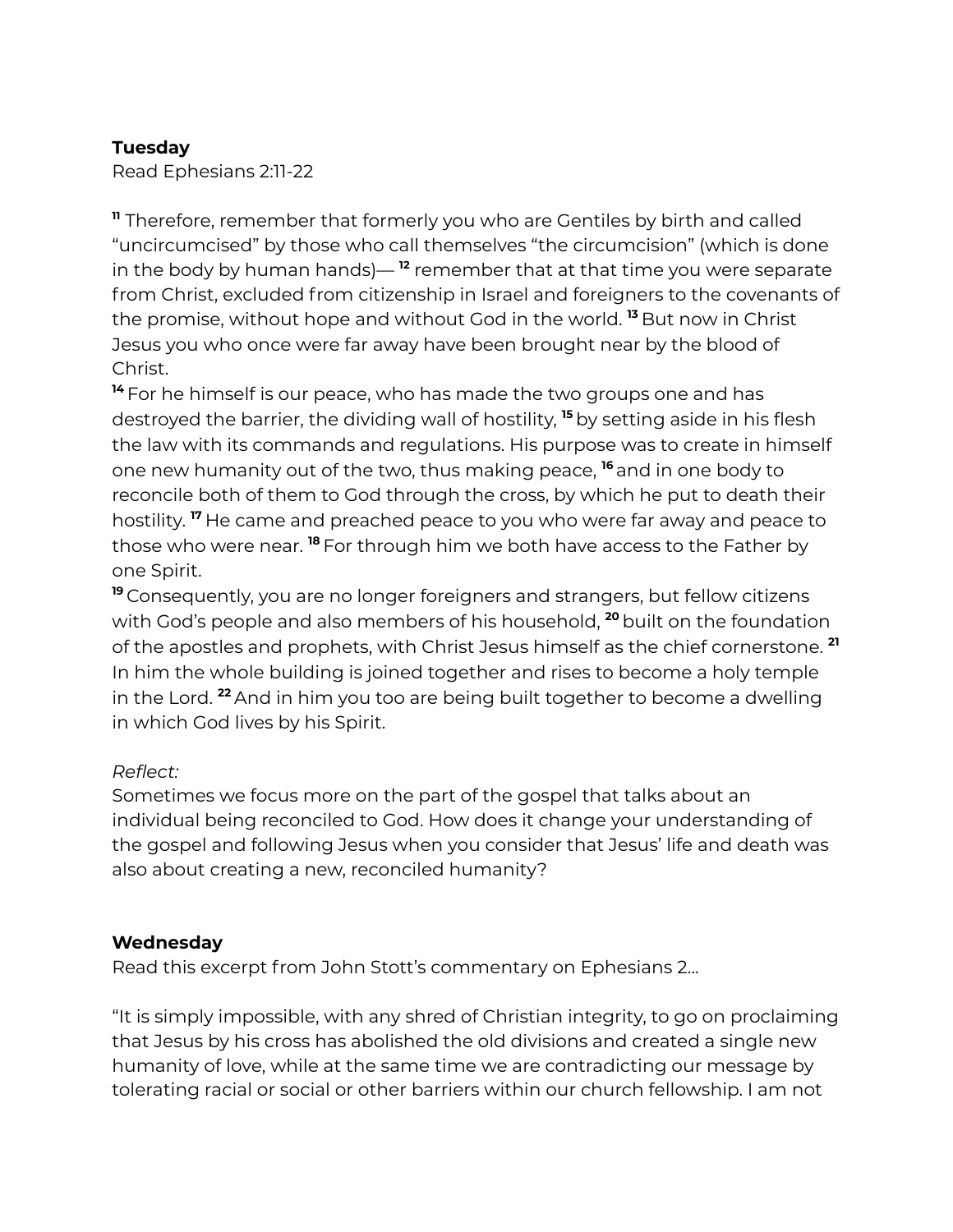saying that a church must be perfect before it can preach the gospel, but I am saying that it cannot preach the gospel while acquiescing in its imperfections.

We need to get the failures of the church on our conscience, to feel the offence to Christ and the world which these failures are, to weep over the credibility gap between the church's talk and the church's walk, to repent of our readiness to excuse and even condone our failures, and to determine to do something about it. I wonder if anything is more urgent today, for the honour of Christ and for the spread of the gospel, than that the church should be, and should be seen to be, what by God's purpose and Christ's achievement it already is – a single new humanity, a model of human community, a family of reconciled brothers and sisters who love their Father and love each other, the evident dwelling place of God by his Spirit. Only then will the world believe in Christ as Peacemaker. Only then will God receive the glory due to his name."

## *Reflect:*

What are some of the "failures of the church" that have caused "the credibility gap between the church's talk and the church's walk"?

What would "a family of reconciled brothers and sisters who love their Father and love each other" look like?

# **Thursday**

Read this quote from Osheta Moore in her book *Shalom Sistas*…

"Shalom is the breadth, depth, climate, and smell of the kingdom of God. It's a counter-story, with nothing missing and nothing lost for everyone who reads it. We become peacemakers when we, through the guidance of the Holy Spirit, catch glimpses of shalom, and pull our friends to stand in our line of vision so that they too can see the beauty of the kingdom…We can all be peacemakers because we can all seek and access the love of God to heal our broken places."

# *Reflect:*

We can only bring shalom to the world around us when we have experienced it ourselves. What broken places has God healed in your life? What broken places still need to be healed?

#### **Friday**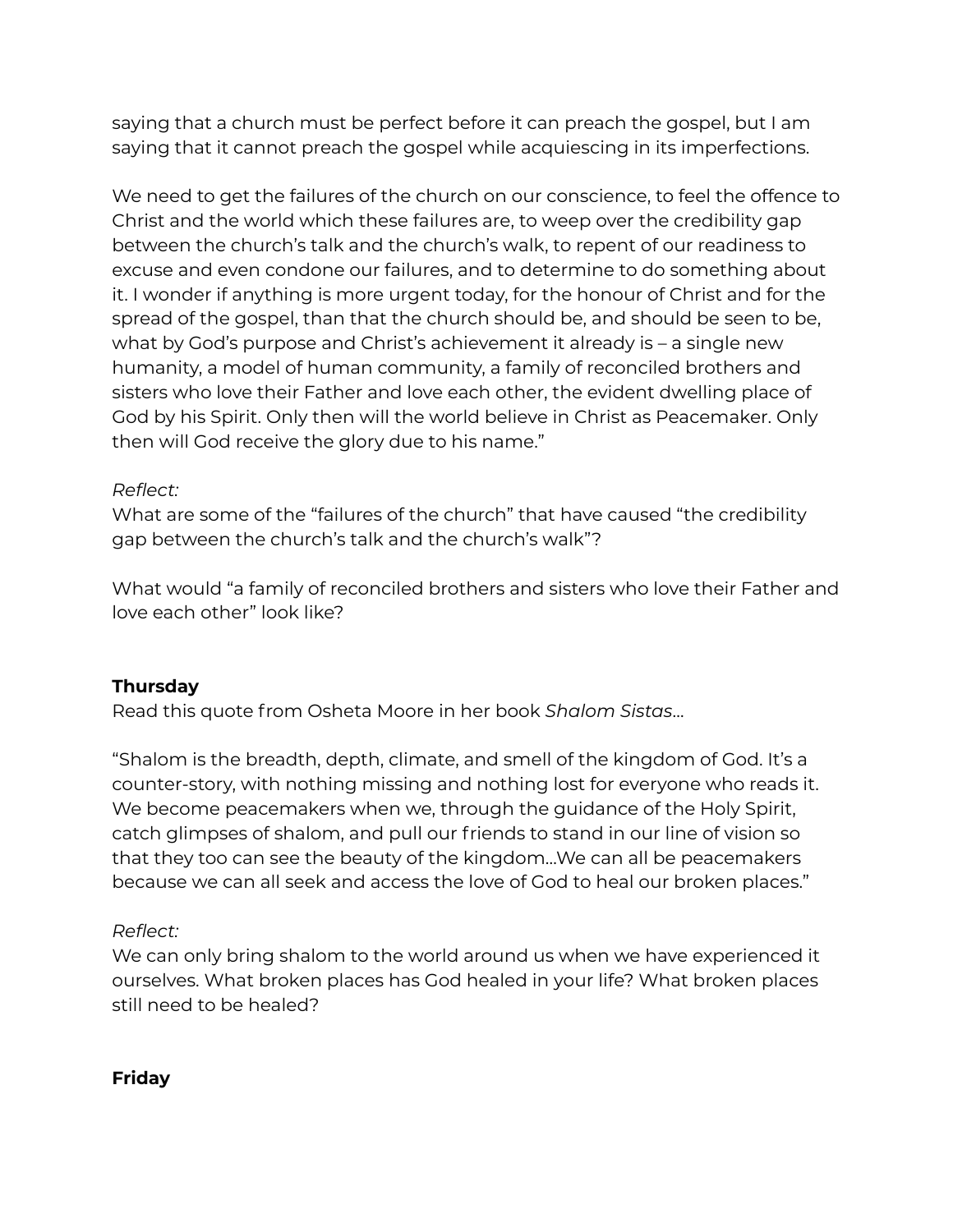Choose one of the following verses to meditate on and call to mind any time that you are feeling anxious or angry or when you need a reminder of God's desire to bring about his shalom. Consider using it as a breath prayer in which you take deep breaths as you repeat the verse to yourself.

Ephesians 2:14a - Jesus himself is our peace.

Isaiah 26:3 - You will keep in perfect peace the one whose mind is steadfast, because they trust in you.

Matthew 5:9 - Blessed are the peacemakers, for they will be called children of God.

*Reflect:*

What might God want to say to you through this verse?

# **Week 2: Peacemaking in Local/Global Contexts**

#### **Sunday**

We heard from Matt Stricker as he shared about *Peacemaking in Local & Global Contexts.* If you weren't able to join us, make sure to check out the recording [here](https://www.youtube.com/watch?v=KZR1JGxHuao&t=94s).

*Reflect:*

- What area of injustice breaks your heart the most?
- How can you join in with the work of restoration in that area?

#### **Monday**

Watch this short video from Global Immersion about the four practices of everyday peacemaking: See, Immerse, Contend, Restore.

#### <https://vimeo.com/231609790>

#### *Reflect:*

Which phrase stands out to you most? What seems most challenging?

#### **Tuesday**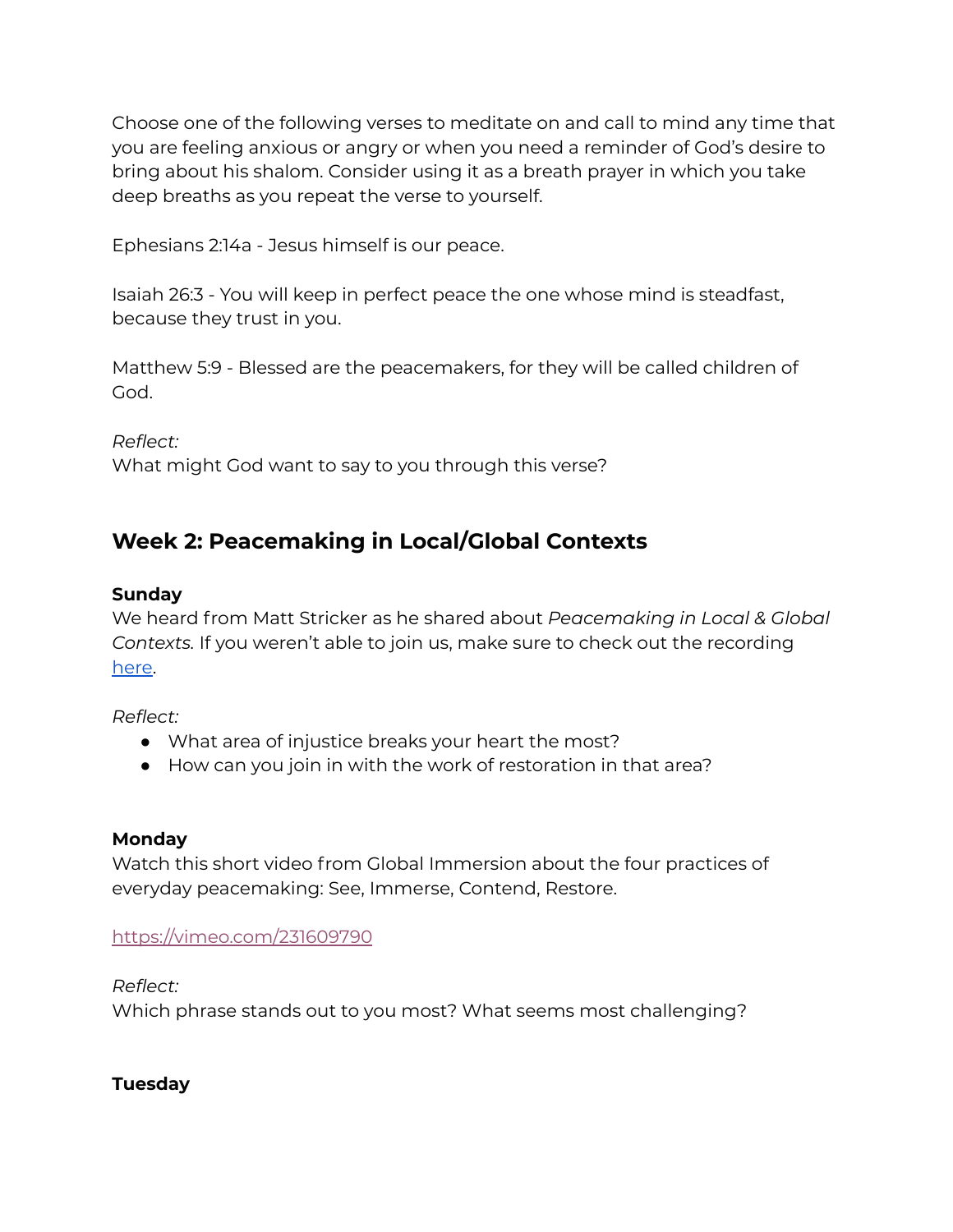Read Matthew 16:24-26…

**<sup>24</sup>** Then Jesus said to his disciples, "Whoever wants to be my disciple must deny themselves and take up their cross and follow me. **<sup>25</sup>** For whoever wants to save their life will lose it, but whoever loses their life for me will find it. **<sup>26</sup>** What good will it be for someone to gain the whole world, yet forfeit their soul? Or what can anyone give in exchange for their soul?

#### *Reflect:*

There is a cost involved with following Jesus and being a peacemaker. Sometimes that cost stops us from truly engaging in the work that God has given us to do. What barriers are stopping you from embracing your call to be a peacemaker? What might God be calling you to release?

#### **Wednesday**

In light of the holiday that just passed and the current state of our nation, watch this video of five descendants of Frederick Douglass reading excerpts of his speech, *What to the Slave is the Fourth of July?*

<https://www.youtube.com/watch?v=NBe5qbnkqoM&feature=youtu.be>

If you'd like, you can read the entire speech here… [https://teachingamericanhistory.org/library/document/what-to-the-slave-is-the-f](https://teachingamericanhistory.org/library/document/what-to-the-slave-is-the-fourth-of-july/) [ourth-of-july/](https://teachingamericanhistory.org/library/document/what-to-the-slave-is-the-fourth-of-july/)

#### *Reflect:*

As we SEE and IMMERSE, there will be difficult truths that we have to face and grieve. While we honor what's good, we also have to be willing to confront the areas in which we are still far from the shalom that God desires. What difficult truths from this video do you need to lament today?

#### **Thursday**

Read this quote from Archbishop Desmond Tutu…

"Forgiving and being reconciled to our enemies or our loved ones are not about pretending that things are other than they are. It is not about patting one another on the back and turning a blind eye to the wrong. True reconciliation exposes the awfulness, the abuse, the hurt, the truth. It could even sometimes make things worse. It is a risky undertaking but in the end it is worthwhile,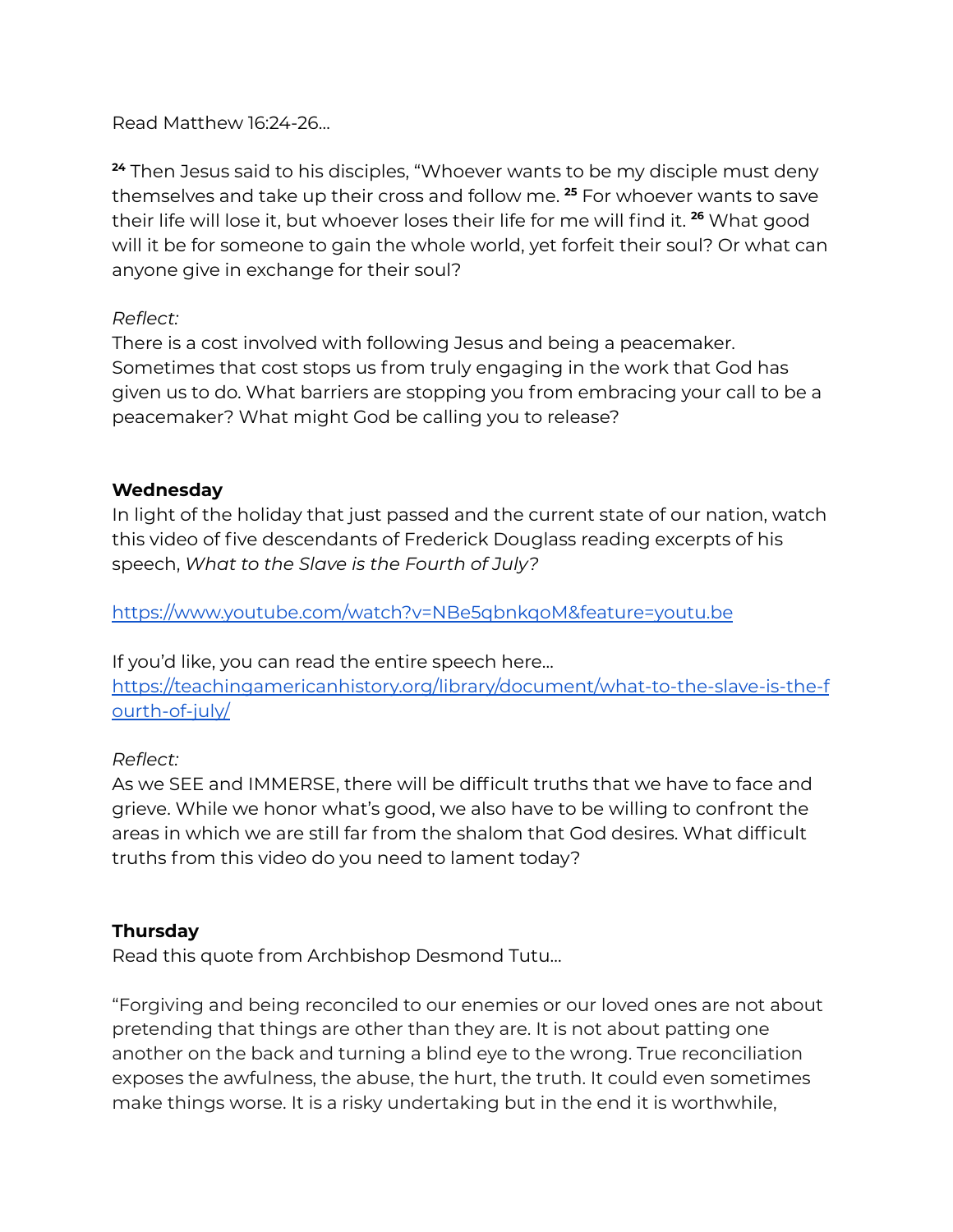because in the end only an honest confrontation with reality can bring real healing. Superficial reconciliation can bring only superficial healing."

## *Reflect:*

Is there an area of injustice in which you have turned a blind eye to the wrong for the sake of superficial reconciliation? What is one step you can take to begin to pursue "an honest confrontation with reality"?

# **Friday**

Read this quote from Thomas Merton…

"There is a pervasive form of contemporary violence to which the idealist most easily succumbs: activism and overwork. The rush and pressure of modern life are a form, perhaps the most common form, of its innate violence. To allow oneself to be carried away by a multitude of conflicting concerns, to surrender to too many demands, to commit oneself to too many projects, to want to help everyone in everything, is to succumb to violence. The frenzy of our activism neutralizes our work for peace. It destroys our own inner capacity for peace. It destroys the fruitfulness of our own work, because it kills the root of inner wisdom which makes work fruitful."

# *Reflect:*

There are so many areas of injustice in our world and so many needs in our community. While it is important to let our hearts break for all the things that break God's heart, we also have to recognize our own limits. If we try to do too much, we will burn ourselves out. Part of peacemaking is allowing the Holy Spirit to lead you. Spend some time with God today and ask...

- How do you want me to engage in peacemaking today?
- What do I need to release today so that I can engage in the work to which you've called me?

# **Week 3: Peacemaking in Relationships**

#### **Sunday**

We heard from Dave Wang as he shared about *Peacemaking in Relationships.* If you weren't able to join us, make sure to check out the recording [here](https://www.youtube.com/watch?v=avZPPCO7hM4).

#### *Reflect:*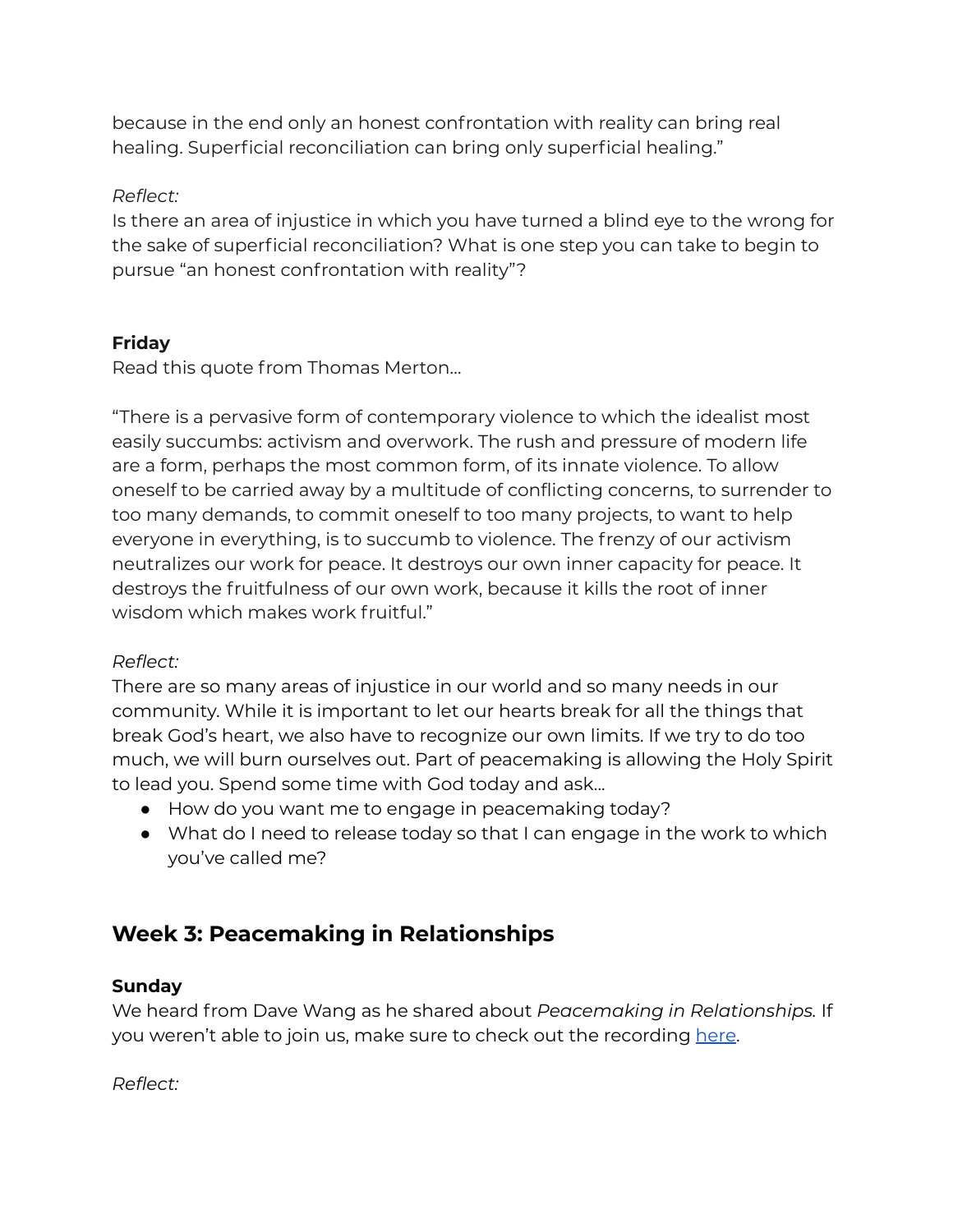Which of the following points resonates with you the most?

- The ultimate goal for relationships is shalom.
- Shalom is only possible when both sides choose to speak the truth of themselves and heart the truth of the other.
- Shalom is often not possible even with those who are important to us.
- There is always risk in the work of peacemaking. The justification to pursue peace is not tied to the final outcome but rather to whether the relationship is worth fighting for.

# **Monday**

Read Romans 12:9-21 to see what peacemaking looks like in relationships…

**<sup>9</sup>** Love must be sincere. Hate what is evil; cling to what is good. **<sup>10</sup>** Be devoted to one another in love. Honor one another above yourselves. **<sup>11</sup>** Never be lacking in zeal, but keep your spiritual fervor, serving the Lord. **<sup>12</sup>** Be joyful in hope, patient in affliction, faithful in prayer. **<sup>13</sup>** Share with the Lord's people who are in need. Practice hospitality.

**<sup>14</sup>** Bless those who persecute you; bless and do not curse. **<sup>15</sup>** Rejoice with those who rejoice; mourn with those who mourn. **<sup>16</sup>** Live in harmony with one another. Do not be proud, but be willing to associate with people of low position. Do not be conceited.

**<sup>17</sup>** Do not repay anyone evil for evil. Be careful to do what is right in the eyes of everyone. **18** If it is possible, as far as it depends on you, live at peace with everyone. **<sup>19</sup>** Do not take revenge, my dear friends, but leave room for God's wrath, for it is written: "It is mine to avenge; I will repay," says the Lord. **<sup>20</sup>** On the contrary:

"If your enemy is hungry, feed him;

if he is thirsty, give him something to drink.

In doing this, you will heap burning coals on his head."

**<sup>21</sup>** Do not be overcome by evil, but overcome evil with good.

#### *Reflect:*

As you read through the Scripture, is there a specific verse or phrase that stands out for you? Meditate on that verse or phrase and ask God what he might want to speak to you through it.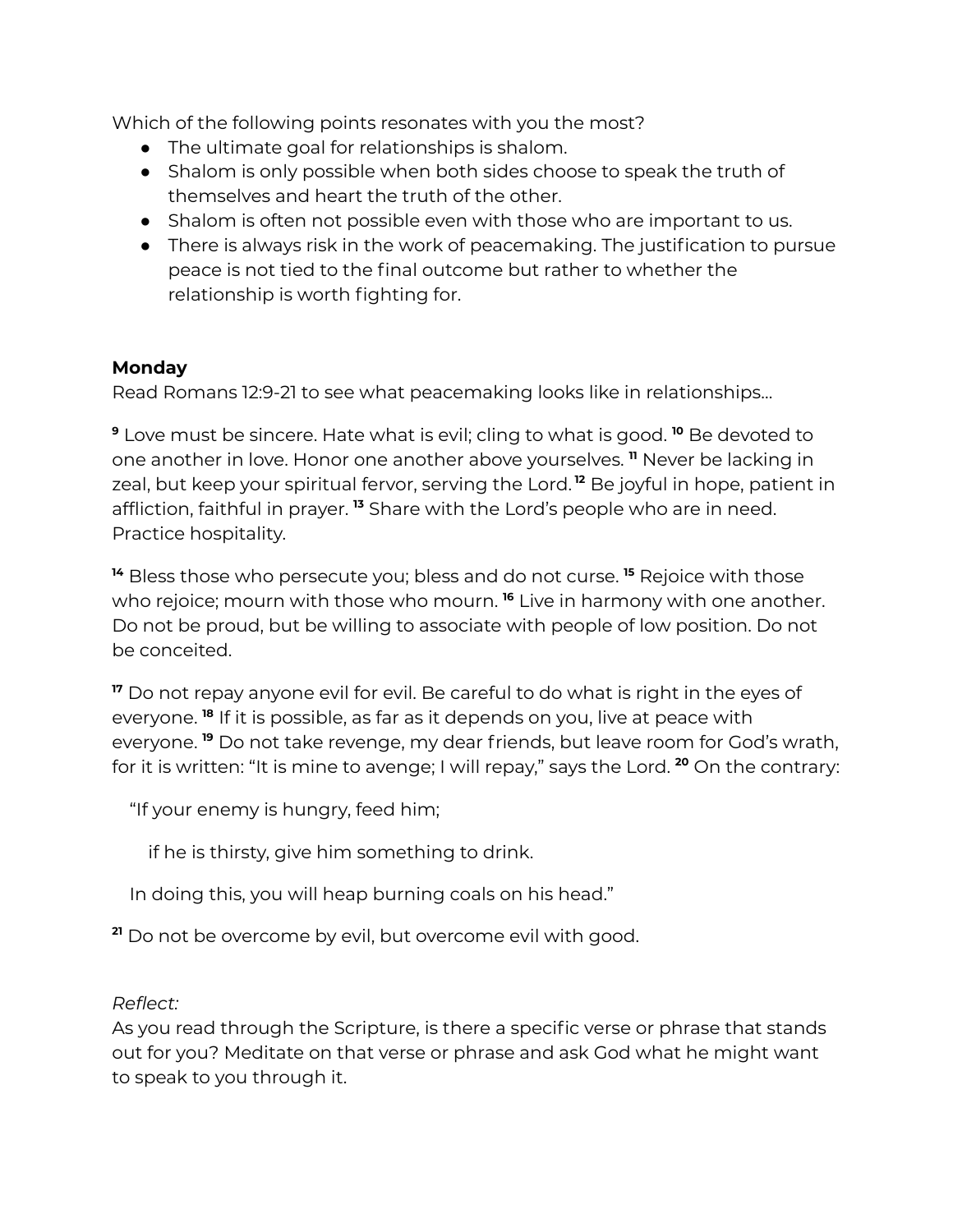#### **Tuesday**

Romans 12:18 say, "If it is possible, as far as it depends on you, live at peace with everyone."

#### *Reflect:*

As Dave shared on Sunday, there are times that the shalom we seek is not possible because the other person may not be willing to do their part. It is important to discern when we need to actively pursue peace and when we need to accept that we have done all that we can.

Ask God these questions today...

- Is there a relationship where I need to be willing to speak some truth that I've been holding back?
- Is there a relationship where I need to accept that shalom may not ever happen? What might God want me to release in that relationship?

#### **Wednesday**

Watch these two short videos from Brené Brown…

Brené Brown on Empathy <https://www.youtube.com/watch?v=1Evwgu369Jw>

Brené Brown on Blame

[https://www.youtube.com/watch?v=RZWf2\\_2L2v8](https://www.youtube.com/watch?v=RZWf2_2L2v8)

#### *Reflect:*

One important aspect of peacemaking in relationships is empathy. We have to listen to the truth of the other and try to understand. Empathy leads to connection, in which both people feel seen, heard, and valued. Blame on the other hand, causes us to miss out on opportunities for empathy.

Think about a relationship in which you are experiencing conflict or misunderstanding. Has blame caused you to miss out on opportunities for empathy? How might you be able to seek understanding in that relationship?

#### **Thursday**

Read the following quotes and verses about enemies…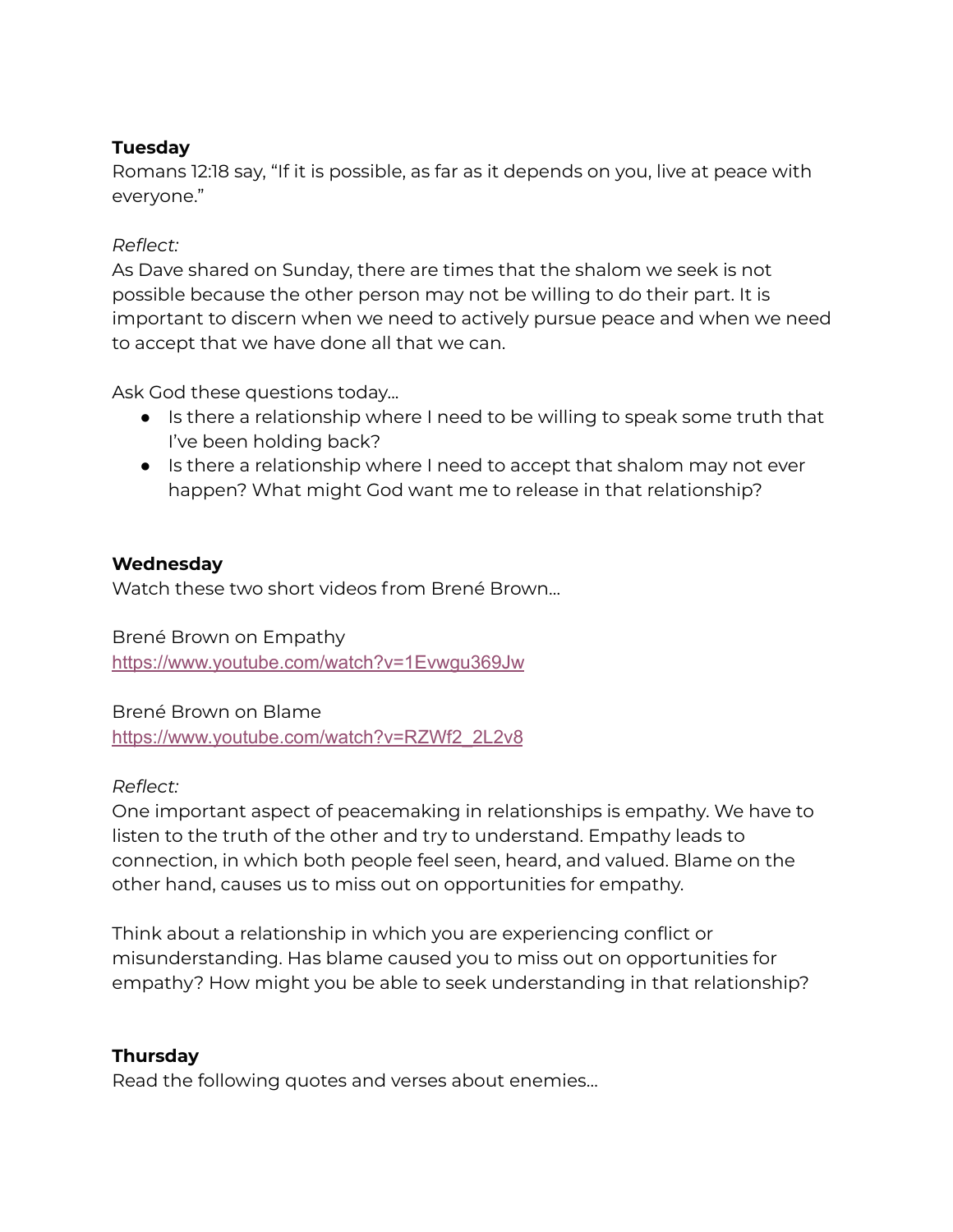"Nonviolence means avoiding not only external physical violence but also internal violence of the spirit. You not only refuse to shoot a man, but you refuse to hate him." - Dr. Martin Luther King, Jr.

Matthew 5:43-44 – You have heard that it was said, 'Love your neighbor and hate your enemy.' But I tell you, love your enemies and pray for those who persecute you.

An enemy is someone just outside your empathy. – Osheta Moore

## *Reflect:*

Even when we have accepted that we might not ever see the shalom that we desire in a relationship, we are still called to love our enemies. That might look different for each relationship and situation, and it may include accountability, firm boundaries, or even a severing of the relationship. And yet, God does not want us to hold hate in our hearts for our enemies.

Is there someone that you have considered your enemy? Ask God what it might look like to love your enemy (even if it is from a distance)?

# **Friday**

Read this prayer from Saint Francis of Assisi…

Lord, make me an instrument of your peace: where there is hatred, let me sow love; where there is injury, pardon; where there is doubt, faith; where there is despair, hope; where there is darkness, light; where there is sadness, joy.

O divine Master, grant that I may not so much seek to be consoled as to console, to be understood as to understand, to be loved as to love. For it is in giving that we receive, it is in pardoning that we are pardoned, and it is in dying that we are born to eternal life. Amen.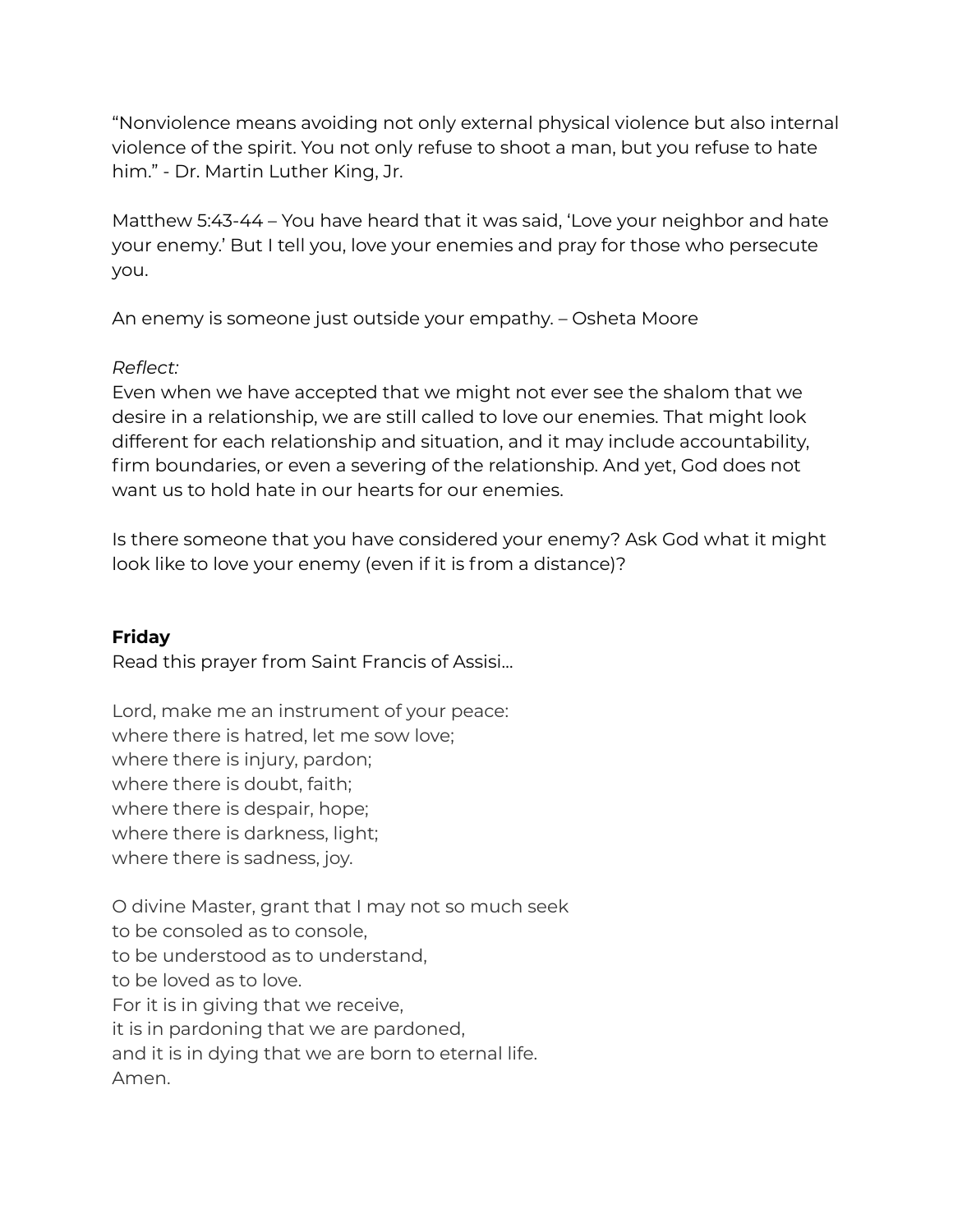*Reflect:*

Commit to praying this prayer each morning for a week. How does it begin to shape your heart and your actions?

*Thank you for joining us in these three weeks of peacemaking content. Remember, this is only the beginning. You are called to be a peacemaker, and it is a lifelong journey. Please see the list of additional resources below to continue learning and engaging.*

# **Additional Resources:**

#### **Books**

*Mending the Divides: Creative Love in a Conflicted World* by Jon Huckins & Jer Swigart

*Shalom Sistas: Living Wholeheartedly in a Brokenhearted World* by Osheta Moore

*Disunity in Christ: Uncovering the Hidden Forces that Keep Us Apart* by Christena Cleveland

*Be the Bridge: Pursuing God's Heart for Racial Reconciliation* by Latasha Morrison

*How to Be an Antiracist* by Ibram X. Kendi

*Raise Your Voice: Why We Stay Silent and How to Speak Up* by Kathy Khang

*Roadmap to Reconciliation 2.0: Moving Communities into Unity, Wholeness, and Justice* by Brenda Salter McNeil

*Thou Shalt Not Be a Jerk: A Christian's Guide to Engaging Politics* by Eugene Cho

*Talking Across the Divide: How to Communicate with People You Disagree With and Maybe Even Change the World* by Justin Lee

*Drop the Stones: When Love Reaches the Unlovable* by Carlos Rodriguez